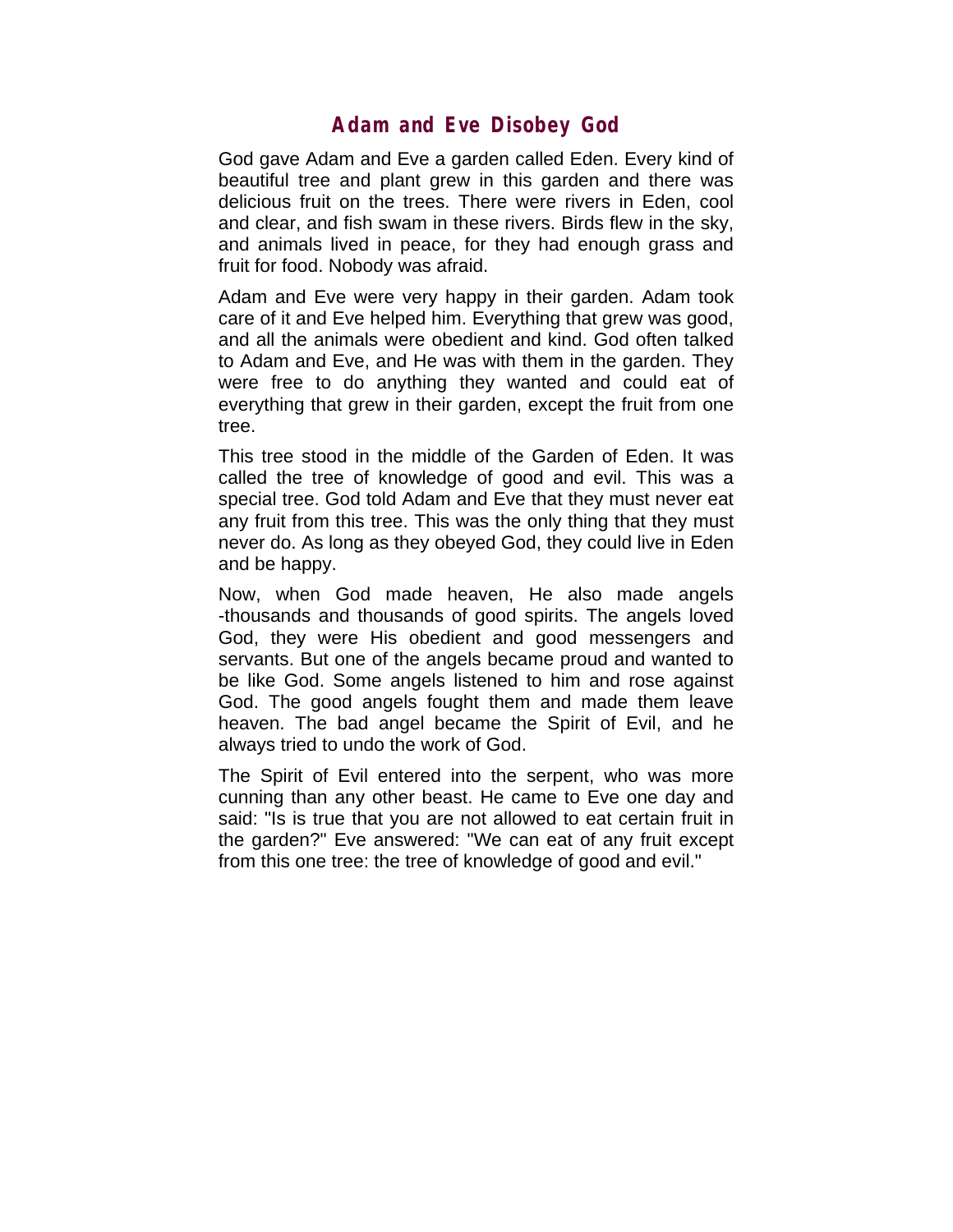The serpent then said: "If you eat from this tree, you yourselves will become like God." Eve looked at the tree. The fruit looked so beautiful and so good to eat. She wanted to taste it very badly. She stretched out her hand and plucked a fruit. She ate of the fruit and than gave it to Adam, who also ate of it.

Adam and Eve disobeyed God. Immediately everything became different for them. Everything changed. They became afraid. The animals in the garden also became afraid. Adam and Eve felt ashamed of themselves. They thought that it was because they had no clothes on, so out of leaves they made clothes for themselves.

Then they heard the voice of God in the garden and they hid themselves. God called to Adam: "Where are you?" Adam replied: "I heard You, but I hid myself because I have no clothes."

Then God asked, "Who told you that you should be ashamed to have no clothes? Did you eat fruit from the tree of knowledge of good and evil?" Adam answered: "The wife You gave me offered the fruit to me and I ate it." Eve said: "The serpent told me that it was good, so I ate of it."

Adam and Eve did not ask God's forgiveness. They did not say they were sorry, but they tried to pass their fault from one to another.

Adam and Eve's life in the beautiful garden was over. They had to leave it and go out into the world and work. From that time on, an angel with a fiery sword guarded the entrance of the garden which was called Paradise.

Adam had to work very hard out in the world to make a living from the earth where weeds and thistles grew as well as crops. Because he had to work so hard, the sweat would often pour down his face.

Eve came to know what is was to be unhappy, to be tired, and to be sick. The children of Adam and Eve and the children of